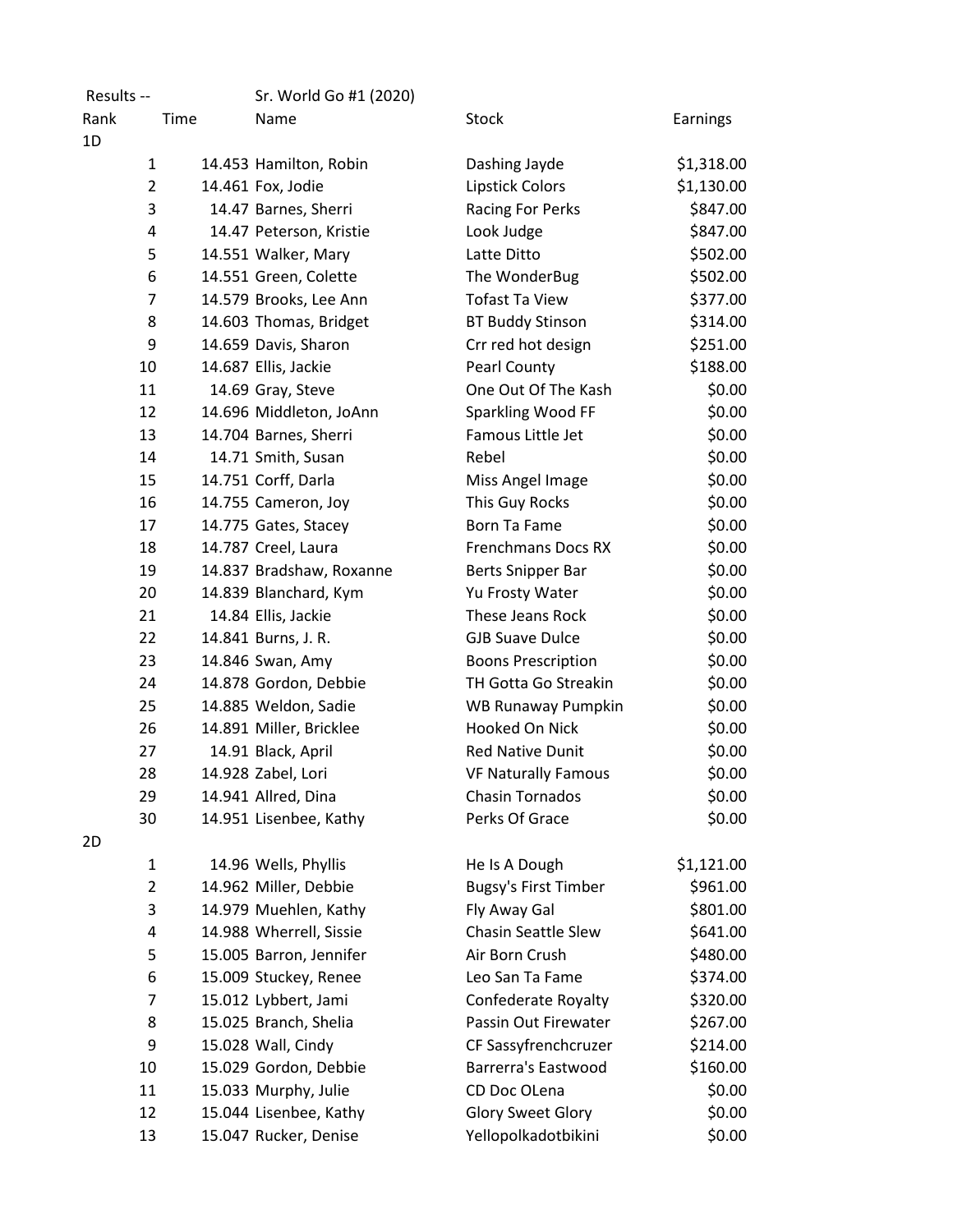| 14 | 15.049 Henry, Becky            | Catch This Fury             | \$0.00 |
|----|--------------------------------|-----------------------------|--------|
| 15 | 15.054 Lewis, Heather          | Lil Blu Diamond             | \$0.00 |
| 16 | 15.054 Moore, Valinda          | Z Rocks                     | \$0.00 |
| 17 | 15.062 Moore, Valinda          | Famous Dr John              | \$0.00 |
| 18 | 15.067 Maxwell, Sandy          | <b>KO Devine Design</b>     | \$0.00 |
| 19 | 15.074 Pratt, Candace          | White Lick Willy            | \$0.00 |
| 20 | 15.081 Kile, Donna             | Pistol                      | \$0.00 |
| 21 | 15.094 Green, Colette          | Zanes Zophie                | \$0.00 |
| 22 | 15.095 West Lance, Michelle    | Keep on Streakin            | \$0.00 |
| 23 | 15.102 Bright, Billie          | Freddy Set Go               | \$0.00 |
| 24 | 15.105 Brooks, Lee Ann         | <b>Fulo Fire</b>            | \$0.00 |
| 25 | 15.108 Pate, Jeff              | French Dynamic Gal          | \$0.00 |
| 26 | 15.111 Crowhurst, Frances      | Lil Black Diamond           | \$0.00 |
| 27 | 15.111 Vogel, Terry            | BBBoogyingFrenchman         | \$0.00 |
| 28 | 15.13 Ziegler, Cheryl          | Go Risky Frenchman          | \$0.00 |
| 29 | 15.136 McGinn, Gaye            | Dash on Hot Toddy           | \$0.00 |
| 30 | 15.144 Hall, Lori              | Crafty Kitly                | \$0.00 |
| 31 | 15.144 Kuhnhein, Robin         | Mr JB Chasin Roses          | \$0.00 |
| 32 | 15.158 Greenlees, Tonia        | Dun It Kat Cody             | \$0.00 |
| 33 | 15.159 Cox, Raylene            | Ya Give Me Fever            | \$0.00 |
| 34 | 15.162 Parent, Betsy           | <b>Catman Catniss Perks</b> | \$0.00 |
| 35 | 15.178 Murphy, Julie           | Famous Eddie Moon           | \$0.00 |
| 36 | 15.189 Higdon, Patti Jo        | PJH HalfWayTaHeaven         | \$0.00 |
| 37 | 15.192 Boyd, Sonya             | Crawfords Luck              | \$0.00 |
| 38 | 15.194 Gates, Stacey           | PH Firewaters Payday        | \$0.00 |
| 39 | 15.196 Howard, Donna           | Foxy                        | \$0.00 |
| 40 | 15.202 Vanlandingham, Michelle | <b>Bars Twisted Jet</b>     | \$0.00 |
| 41 | 15.203 Neal, Raelene           | <b>Gold Dashing Henry</b>   | \$0.00 |
| 42 | 15.22 Hairgrove, Letitia       | RF French Bugs Moon         | \$0.00 |
| 43 | 15.228 Harville, Patty         | <b>TFF Barrels Down Pat</b> | \$0.00 |
| 44 | 15.237 Meyers, Tandy           | <b>Streakin Dusty Light</b> | \$0.00 |
| 45 | 15.245 Oxner, Jan              | Casey Scooter               | \$0.00 |
| 46 | 15.25 Burns, Barbara           | Flit Bar Buzz               | \$0.00 |
| 47 | 15.271 Ganter, Angela          | Flit Money                  | \$0.00 |
| 48 | 15.28 Newberry, Karen          | Guys Easy Six               | \$0.00 |
| 49 | 15.284 Savage, Linda           | Keep Her Blonde             | \$0.00 |
| 50 | 15.285 Kessler, Daryll         | <b>Irish Firewater</b>      | \$0.00 |
| 51 | 15.288 Mayes, Nancy            | FirewaterNButtermilk        | \$0.00 |
| 52 | 15.296 Boggs, Beverly          | French Tuff Wonder          | \$0.00 |
| 53 | 15.311 Cole, Linda             | Link Ta Fame                | \$0.00 |
| 54 | 15.314 Bright, Billie          | Kis First Stoli             | \$0.00 |
| 55 | 15.318 Zabel, Lori             | <b>Back The Blue</b>        | \$0.00 |
| 56 | 15.322 Mudd, Dorene            | Frenchmans Cando            | \$0.00 |
| 57 | 15.323 Penland, Linda          | Sheza SunnyFirewater        | \$0.00 |
| 58 | 15.324 Miller, Tammie          | Barronswatch                | \$0.00 |
| 59 | 15.329 Tichenor, Tammy         | Heavens Advantage           | \$0.00 |
| 60 | 15.336 Barron, Jennifer        | <b>WRS Kool Feature</b>     | \$0.00 |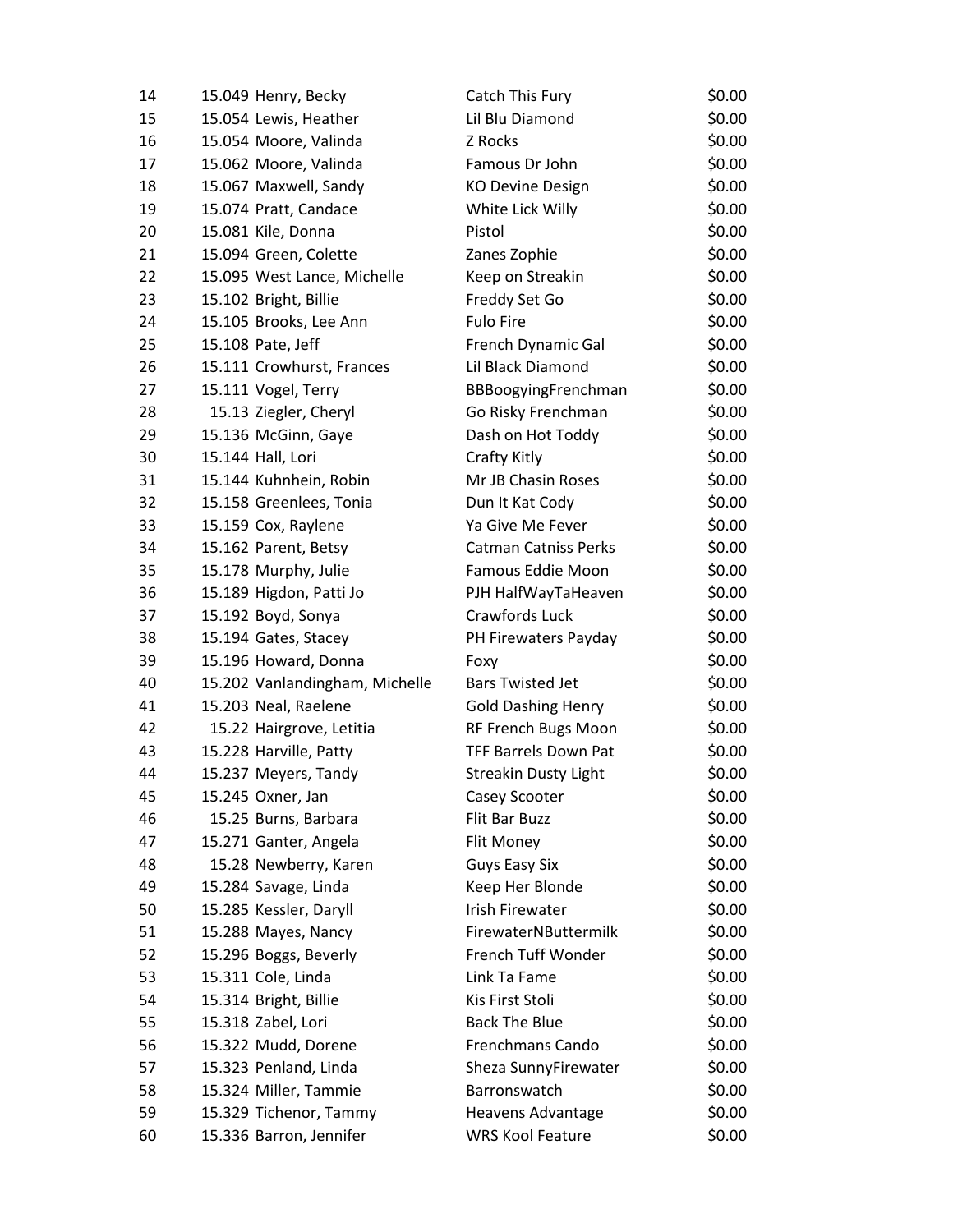| 61             | 15.342 Murphy, Julie       | <b>Blue Moon Tech</b>       | \$0.00   |
|----------------|----------------------------|-----------------------------|----------|
| 62             | 15.345 Miller, Charmaine   | Bootyfuel                   | \$0.00   |
| 63             | 15.346 White, Kim          | <b>HF Really Famous</b>     | \$0.00   |
| 64             | 15.349 Melton, Karyn       | Hitten the Moonshine        | \$0.00   |
| 65             | 15.354 Scarmardo, Jo       | JJ Bar Jet                  | \$0.00   |
| 66             | 15.369 McClard, Wanda      | Sheez Speedy                | \$0.00   |
| 67             | 15.374 Rue, Doreen         | imablondeperk               | \$0.00   |
| 68             | 15.387 Miller, Tammie      | MsNickBarChicado            | \$0.00   |
| 69             | 15.387 West, Pam           | Eye Beat Sugar              | \$0.00   |
| 70             | 15.388 Belew, Babs         | Ms Sonny Street             | \$0.00   |
| 71             | 15.389 Oswald, Shonni      | Taylor's Jazz               | \$0.00   |
| 72             | 15.392 McKenzie, Lynne     | Frosty                      | \$0.00   |
| 73             | 15.393 Rikard, Chris       | Leader To Vegas Fast        | \$0.00   |
| 74             | 15.393 Thompson, Liz       | Romeo                       | \$0.00   |
| 75             | 15.403 Williams, Marlena   | Hes Downrite on Fire        | \$0.00   |
| 76             | 15.404 Woods, Melissa      | <b>Peptos Sixes</b>         | \$0.00   |
| 77             | 15.409 Alexander, Denise   | Easy Pistol Bug             | \$0.00   |
| 78             | 15.411 Caskey, Cathy       | Pass on Red                 | \$0.00   |
| 79             | 15.411 Randolph, Connie    | Hot Rod Kitty Catt          | \$0.00   |
| 80             | 15.412 Melton, Karyn       | Joe's Gay Lady              | \$0.00   |
| 81             | 15.416 Henderson, Michelle | <b>Bogies French BearFF</b> | \$0.00   |
| 82             | 15.424 Hodges, Donna       | <b>DH River Cline</b>       | \$0.00   |
| 83             | 15.43 Mayes, Kaye          | <b>Bugity Bugity Too</b>    | \$0.00   |
| 84             | 15.43 McCormick, Debbie    | ThunderingDarkKnight        | \$0.00   |
| 85             | 15.437 Cocks, Karen        | Paloma Pine                 | \$0.00   |
| 86             | 15.445 Bailey, Thresa      | <b>ST Chic Adee</b>         | \$0.00   |
| 87             | 15.446 Lunsford, Ronda     | <b>General Blazes Star</b>  | \$0.00   |
| 88             | 15.446 Wright, Cindy       | <b>Tres Leche</b>           | \$0.00   |
| 89             | 15.447 Osborne, Janelle    | Snowbound Sadie             | \$0.00   |
| 90             | 15.451 Taylor, Janey       | <b>Two Natives</b>          | \$0.00   |
| 91             | 15.452 Armstrong, Kay      | <b>Bold Commitment</b>      | \$0.00   |
| 1              | 15.46 Begnaud, Michelle    | Miss Silver Georgia         | \$924.00 |
| $\overline{2}$ | 15.461 Ellis, Sheila       | Mr. dash wood               | \$792.00 |
| 3              | 15.463 Goodknight, Amy     | DBertFrenchRoyal            | \$660.00 |
| 4              | 15.47 Taylor, Janey        | Roll Me A Bully             | \$528.00 |
| 5              | 15.477 Seffens, Susan      | Jumppin Jack Flash          | \$396.00 |
| 6              | 15.486 Jones, Marilyn      | StreakinWhirlaway           | \$308.00 |
| $\overline{7}$ | 15.491 Gordon, Debbie      | Frosty'sRebelDually         | \$264.00 |
| 8              | 15.494 Calvert, Mary       | <b>Golly Miss Lena</b>      | \$220.00 |
| 9              | 15.5 Neal, Raelene         | VR Sheza Holy Roller        | \$176.00 |
| 10             | 15.503 Bonham, Rose        | Bug N Up The Charts         | \$66.00  |
| 11             | 15.503 Micci, Lesa         | Too Intense Again           | \$66.00  |
| 12             | 15.505 Braudrick, Monique  | Vibrant Peppermint          | \$0.00   |
| 13             | 15.507 Payne, Julie        | Sacred Indians Chanc        | \$0.00   |
| 14             | 15.512 Collins, Holly      | <b>Shiners Fancy Pants</b>  | \$0.00   |
| 15             | 15.513 Benton, Suzanne     | Naughty But Nice            | \$0.00   |

3D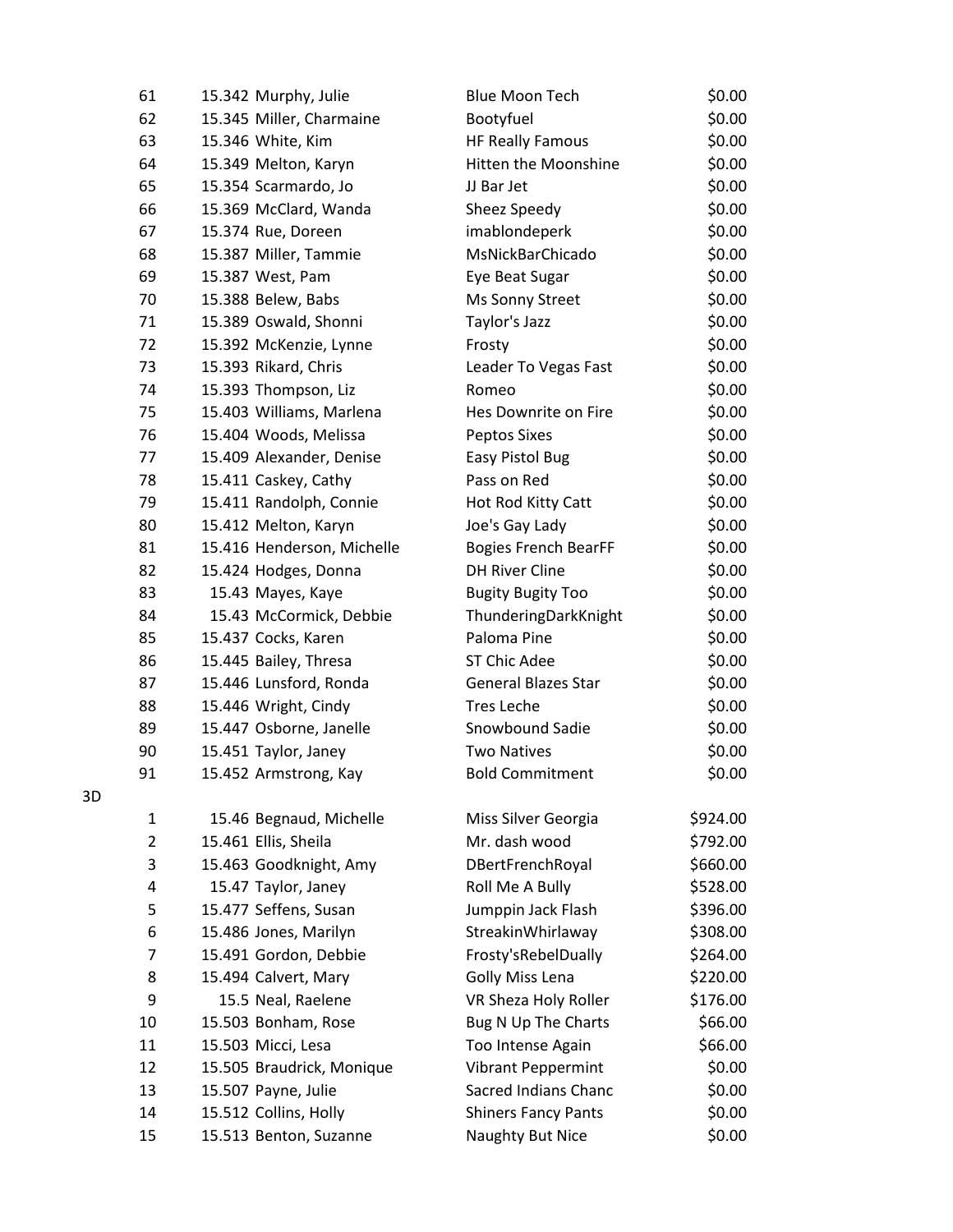| 16       | 15.52 Smith, Karla                          | <b>Cutter Belle Star</b>                     | \$0.00           |
|----------|---------------------------------------------|----------------------------------------------|------------------|
| 17       | 15.522 Powers, Bonnie                       | Justmyluckystone                             | \$0.00           |
| 18       | 15.531 Abrams, Dee                          | Double Quick Peppy                           | \$0.00           |
| 19       | 15.535 Orstad, Sharon                       | Mister Be A Twister                          | \$0.00           |
| 20       | 15.539 Brandon, Annette                     | Topoffthefirewater                           | \$0.00           |
| 21       | 15.551 Baldwin, Veronica                    | Sassy Black Label                            | \$0.00           |
| 22       | 15.56 Johnson, Tonia                        | <b>PFF Firewater Drifte</b>                  | \$0.00           |
| 23       | 15.565 Headrick, David                      | <b>Running Ivory</b>                         | \$0.00           |
| 24       | 15.575 Sharp, Gwen                          | <b>B2</b>                                    | \$0.00           |
| 25       | 15.576 Armstrong, Kay                       | <b>Snazzy Dazzler</b>                        | \$0.00           |
| 26       | 15.577 Kendall, Louise                      | PT Famous Nick                               | \$0.00           |
| 27       | 15.586 Willis, Patsy                        | Hand Me the Cash                             | \$0.00           |
| 28       | 15.589 Walters, Debbie                      | <b>Coats French Honor</b>                    | \$0.00           |
| 29       | 15.592 Brooks, Lee Ann                      | <b>BR Catchtwentytwo</b>                     | \$0.00           |
| 30       | 15.596 Wherrell, Sissie                     | Kiss Urmoney Goodbye                         | \$0.00           |
| 31       | 15.607 Birkicht, Donnis                     | Honor Master Leo                             | \$0.00           |
| 32       | 15.611 Raulston, Michele                    | Frenchmans Glory                             | \$0.00           |
| 33       | 15.615 Ramage, Jennine                      | Dasey May                                    | \$0.00           |
| 34       | 15.633 Clark, Bill                          | Rare Jet Judge                               | \$0.00           |
| 35       | 15.634 Knotts, Terrie                       | <b>BVLifesADance</b>                         | \$0.00           |
| 36       | 15.641 Harris, Carol                        | Raise You Levis                              | \$0.00           |
| 37       | 15.643 Koetter, Edwyna                      | Dream Colleen                                | \$0.00           |
| 38       | 15.643 Oswald, Shonni                       | <b>Stinson OnStitlz</b>                      | \$0.00           |
| 39       | 15.645 Pickering, Jennie                    | Justthecoronatalkin                          | \$0.00           |
| 40       | 15.647 Bruscato, Mike                       | <b>SS Tiger Willow</b>                       | \$0.00           |
| 41       | 15.649 Henderson, Tracy                     | Chilli Cat                                   | \$0.00           |
| 42       | 15.649 Taylor, Jena                         | Spidersmans Fuel Tan                         | \$0.00           |
| 43       | 15.651 McKenzie, Lynne                      | Leo Beu Captain                              | \$0.00           |
| 44       | 15.654 Kessler, Daryll                      | She So Slick                                 | \$0.00           |
| 45       | 15.661 Paul, Melody                         | Cash                                         | \$0.00           |
| 46       | 15.662 Shinn, Susan                         | <b>Dixies Little Cutter</b>                  | \$0.00           |
| 47       | 15.669 Grimes, Lisa                         | Jennifer                                     | \$0.00           |
| 48       | 15.678 Snelson, Ruby                        | TF FRENCHMANS Burner                         | \$0.00           |
| 49       | 15.685 Sultemeier, Linda                    | LS Shalako                                   | \$0.00           |
| 50       | 15.688 Lewis, Heather                       | MMBuckNFrenchbig                             | \$0.00           |
| 51       | 15.703 Steed, Kevin                         | Dualin Pepto Quixote                         | \$0.00           |
| 52       | 15.712 Talley, Beth                         | Carhartt                                     | \$0.00           |
| 53       | 15.715 Richardson, Susan                    | Docs Toy Indian                              | \$0.00           |
| 54       | 15.718 Moore, Polly                         | Dizzy Moon Expres                            | \$0.00           |
| 55       | 15.72 Oswald, Shonni                        | Sheza Myah Poco Rose                         | \$0.00           |
| 56<br>57 | 15.724 Vogel, Terry                         | Imablueyedblondbitz<br>Honorable Firewater   | \$0.00<br>\$0.00 |
| 58       | 15.733 Bailey, Thresa                       |                                              | \$0.00           |
| 59       | 15.733 Ezell, Connie<br>15.741 ODELL, JAMEY | IZ Happy Rockin Hank<br>THC FRENCH CONTENDER | \$0.00           |
| 60       | 15.742 Link, Peggy                          | Jazzs Friday Streak                          | \$0.00           |
| 61       | 15.746 Konklin, Debbie                      | <b>Extreme Cat</b>                           | \$0.00           |
| 62       | 15.758 Raggio, Paulette                     | Manny                                        | \$0.00           |
|          |                                             |                                              |                  |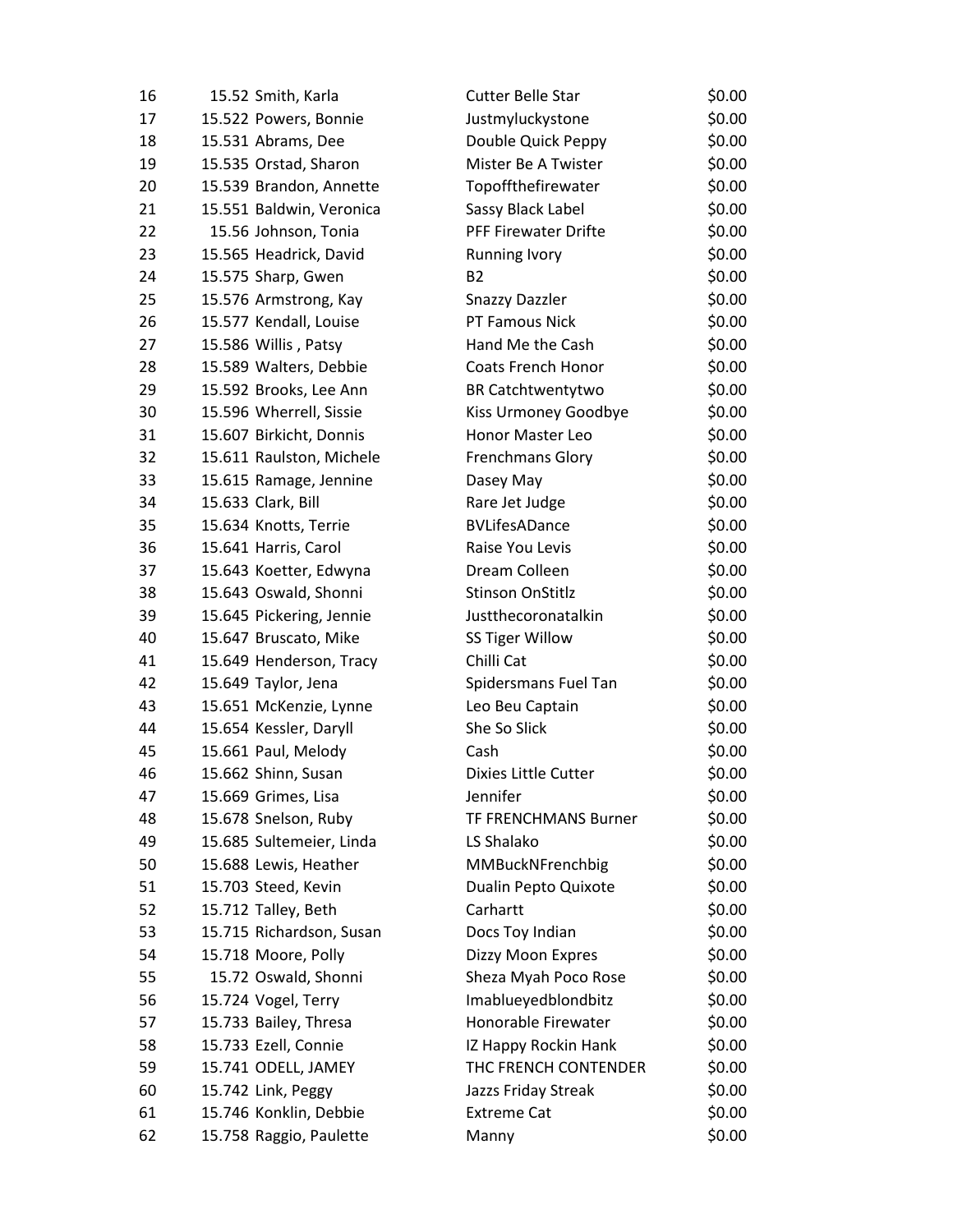| 63             | 15.76 Vogel, Terry          | DinkyJetsFamous JR          | \$0.00   |
|----------------|-----------------------------|-----------------------------|----------|
| 64             | 15.763 Johnson, Ann         | Awesome Lover               | \$0.00   |
| 65             | 15.77 Hall, Lori            | Sugars Dash Ta Honor        | \$0.00   |
| 66             | 15.789 Williams, Marlena    | Guys Peppy Gal              | \$0.00   |
| 67             | 15.791 Fields, Shawn        | Neat Little Nina            | \$0.00   |
| 68             | 15.796 Nemec, Laura         | Frenchman Buggin Out        | \$0.00   |
| 69             | 15.808 Guinn, Diane         | Iris Rum On Fire            | \$0.00   |
| 70             | 15.81 Board, Jacqueline     | JenSen                      | \$0.00   |
| 71             | 15.814 Bland, Marlyn        | Chance                      | \$0.00   |
| 72             | 15.819 Roberts, Kay         | Miserys Reward              | \$0.00   |
| 73             | 15.82 Stewart, Frieda       | <b>Jets Dusty Badger</b>    | \$0.00   |
| 74             | 15.82 Moore, Lisa           | R Deal Ta Fame              | \$0.00   |
| 75             | 15.833 Caskey, Cathy        | Romeo                       | \$0.00   |
| 76             | 15.842 Ganter, Angela       | Southern Confederate        | \$0.00   |
| 77             | 15.86 Miller, Sue           | <b>KN FabulousChitChat</b>  | \$0.00   |
| 78             | 15.86 Smith, Shannon        | <b>Busy Lacin Chex</b>      | \$0.00   |
| 79             | 15.865 Lousberg, Susan      | <b>Graves Slick Nickbar</b> | \$0.00   |
| 80             | 15.865 Zabel, Lori          | <b>Unfaded Fame</b>         | \$0.00   |
| 81             | 15.866 West, Sharon         | Little Dash Of Vodka        | \$0.00   |
| 82             | 15.867 Jones, Marilyn       | Gidget                      | \$0.00   |
| 83             | 15.883 Phillipo, Tammy      | <b>Striken Sixes</b>        | \$0.00   |
| 84             | 15.898 Mayes, Nancy         | Sparks In My Flame          | \$0.00   |
| 85             | 15.902 Draper, Kelly        | Winwithflamingclass         | \$0.00   |
| 86             | 15.906 Begnaud, Michelle    | LR U Gotta Be Kidden        | \$0.00   |
| 87             | 15.916 Wilkerson, Linda     | <b>Escort West</b>          | \$0.00   |
| 88             | 15.921 Powell, Brenda       | Stickem Man                 | \$0.00   |
| 89             | 15.926 Franks, Chris        | Chick N A Class             | \$0.00   |
| 90             | 15.927 Phillips, Charlotte  | Katy's Smoke N Storm        | \$0.00   |
| 91             | 15.933 Goodknight, Amy      | Sweetie B Quick             | \$0.00   |
| 92             | 15.946 McCormick, Debbie    | Sadie Geaux Seekum          | \$0.00   |
| 93             | 15.952 Bennett, Lana        | Gold Creek Fly              | \$0.00   |
| 94             | 15.952 Whiteside, Andrea    | Separate Jetta              | \$0.00   |
| 1              | 15.965 Arceneaux, Sara      | Iprefer You                 | \$675.00 |
| $\overline{2}$ | 15.965 BOLLING, RENEA       | <b>FAST FRENCHMAN</b>       | \$675.00 |
| 3              | 15.968 Ware, Donna          | <b>Cottons Gold</b>         | \$519.00 |
| 4              | 15.971 Scarmardo, Jo        | What A Smooth Deal          | \$416.00 |
| 5              | 15.973 Williams, Marlena    | Casha Smart Chex            | \$312.00 |
| 6              | 15.979 Smith, Beverley      | Flame N Hot                 | \$242.00 |
| $\overline{7}$ | 15.982 LeBarron, Naoma      | Amp It Up                   | \$208.00 |
| 8              | 15.991 Bailey, Shawna       | Mats Peppy Pete             | \$173.00 |
| 9              | 15.995 Hankins, Billie Ruth | Im Souped Up                | \$121.50 |
| 10             | 15.995 McKinzie, Kendra     | Mini Texas Star             | \$121.50 |
| 11             | 15.997 Gerwitz, Michelle    | Darlene's Trouble           | \$0.00   |
| 12             | 16.006 Wilkins, Tammie      | A Frosty Bug                | \$0.00   |
| 13             | 16.017 Cannon, Beth         | Double Sly Dun Dee          | \$0.00   |
| 14             | 16.017 Ezell, Connie        | Ya Know                     | \$0.00   |

4D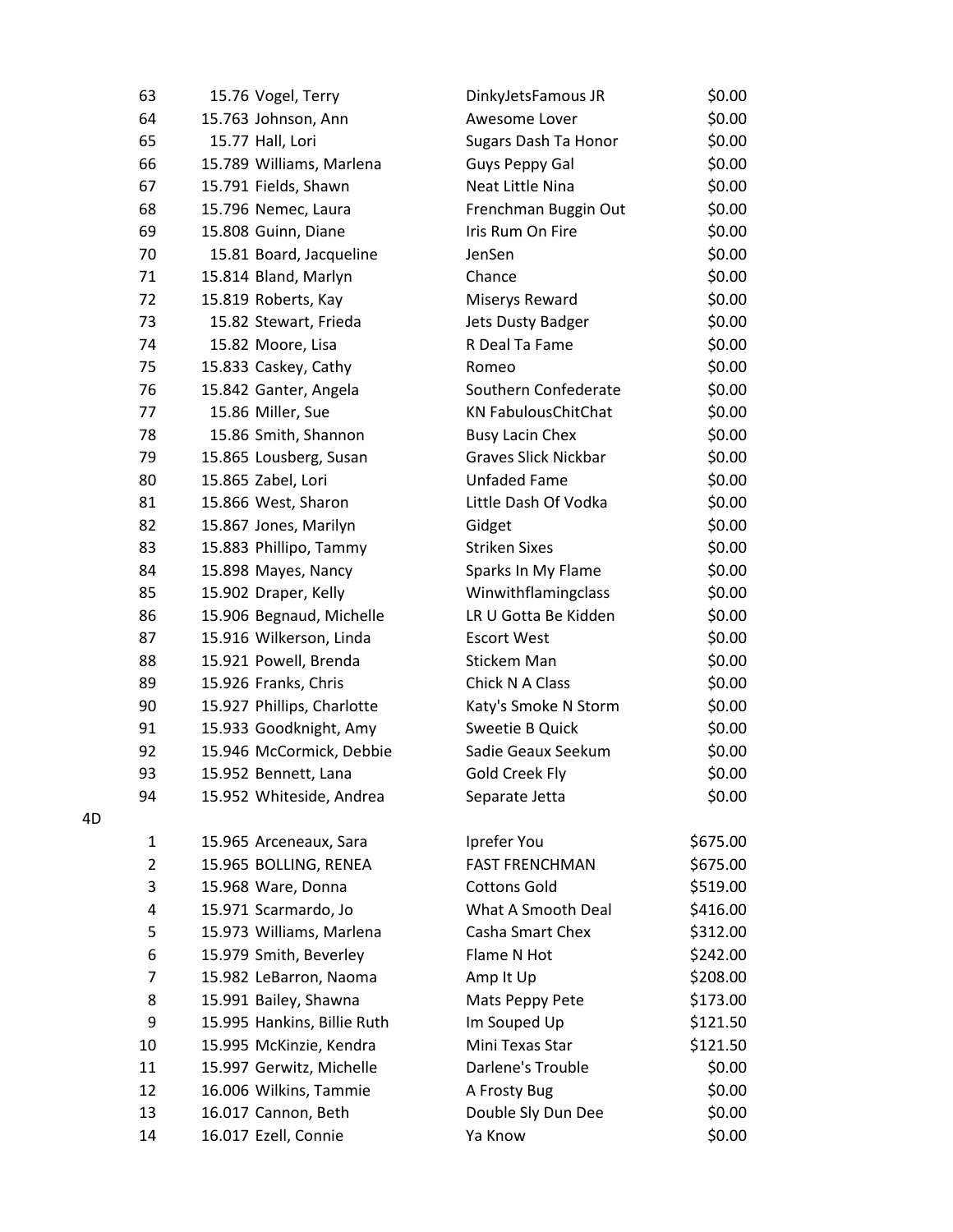| 15 | 16.019 Griswold, Beverly       | She Mae Runaway            | \$0.00 |
|----|--------------------------------|----------------------------|--------|
| 16 | 16.021 Hales, Sherry           | <b>Streak At Night</b>     | \$0.00 |
| 17 | 16.023 Schmidt, Kim            | Penny Popper               | \$0.00 |
| 18 | 16.03 Faulk, Debi              | Chonas Val                 | \$0.00 |
| 19 | 16.036 Crosby, Marky           | WH Lowery Boy Blue         | \$0.00 |
| 20 | 16.038 Koetter, Edwyna         | Shiner                     | \$0.00 |
| 21 | 16.054 Seffens, Larry          | Streakin Jule Bug          | \$0.00 |
| 22 | 16.07 Moore, Kelly             | Fetch the Firewater        | \$0.00 |
| 23 | 16.071 Talley, Beth            | Jag                        | \$0.00 |
| 24 | 16.071 Wheeler, Belinda        | LLP Susies Witch           | \$0.00 |
| 25 | 16.073 Walker, Stacie          | Eye B Extreme              | \$0.00 |
| 26 | 16.075 Johnson, Ann            | Get R Done Otoole          | \$0.00 |
| 27 | 16.088 Cowart, Sylvia          | Natives Red Bug            | \$0.00 |
| 28 | 16.094 Oakley, Kellye          | Ichis Hometown Boy         | \$0.00 |
| 29 | 16.097 McDonnor, Don           | <b>DBW Peggy Sue</b>       | \$0.00 |
| 30 | 16.1 Maddry, Sandra            | <b>Smart Colored Sadie</b> | \$0.00 |
| 31 | 16.105 Howell, Mary            | Kause No Trouble           | \$0.00 |
| 32 | 16.116 Mohon, Angie            | I Barely Get R Done        | \$0.00 |
| 33 | 16.122 Sharrock, Kathy         | The Geeter                 | \$0.00 |
| 34 | 16.122 Tully-Looper, Margaret  | Hands Oklahoma Boone       | \$0.00 |
| 35 | 16.122 Whatley, Kim            | Cowboy get the money       | \$0.00 |
| 36 | 16.14 Pulling, Stanley         | <b>MS Bucks Blondre</b>    | \$0.00 |
| 37 | 16.143 Elkins, Tina            | Dats Zoeys Candy           | \$0.00 |
| 38 | 16.144 Smith, Robin            | Chaps Gold Fuel            | \$0.00 |
| 39 | 16.144 Vanlandingham, Michelle | Fritzy Slidin Solano       | \$0.00 |
| 40 | 16.146 Hubler, Sandy           | Sunny C Lil Hickory        | \$0.00 |
| 41 | 16.161 Adamik, Chris           | Hey Fishy Fishy            | \$0.00 |
| 42 | 16.178 Bruscato, Lee Ann       | Doc Len On                 | \$0.00 |
| 43 | 16.194 Miles, Sharon           | Blondi                     | \$0.00 |
| 44 | 16.208 Carlin, Laura           | Bay Go Bye Bye             | \$0.00 |
| 45 | 16.226 Knox, Julie             | <b>Talented Streaker</b>   | \$0.00 |
| 46 | 16.23 Bland, Marlyn            | Cajun                      | \$0.00 |
| 47 | 16.23 Porter, Terrie           | Domino Boogie              | \$0.00 |
| 48 | 16.239 Hassell, Sandi          | jess Dare To Dream         | \$0.00 |
| 49 | 16.246 Bransom, Tammy          | Fly On Firewater           | \$0.00 |
| 50 | 16.252 Winkle, Jo Van          | OhWindy'sThreeBoots        | \$0.00 |
| 51 | 16.257 Ogle, Mary Beth         | TwistingOnEasyStreet       | \$0.00 |
| 52 | 16.26 Dunfield, Jo             | <b>LNR Cat Starr</b>       | \$0.00 |
| 53 | 16.266 Ruffin, Sandra          | Jazzy Roan Boy             | \$0.00 |
| 54 | 16.276 Feathers, Lynn          | Glo Spice Girl             | \$0.00 |
| 55 | 16.282 Bonham, Rose            | A Firey Bet                | \$0.00 |
| 56 | 16.286 Crockett, Peg           | <b>Eddies Dash Array</b>   | \$0.00 |
| 57 | 16.302 Peacock, Steven         | Lakota lenas Gold          | \$0.00 |
| 58 | 16.303 South, Yvonne           | Cowtown Cattalack          | \$0.00 |
| 59 | 16.313 Douglas, Renee          | <b>Bogies World</b>        | \$0.00 |
| 60 | 16.317 Scoggins, Carole        | Mr Sun Sugar"AirRide       | \$0.00 |
| 61 | 16.328 Lynn, Louise            | Senorita Merada            | \$0.00 |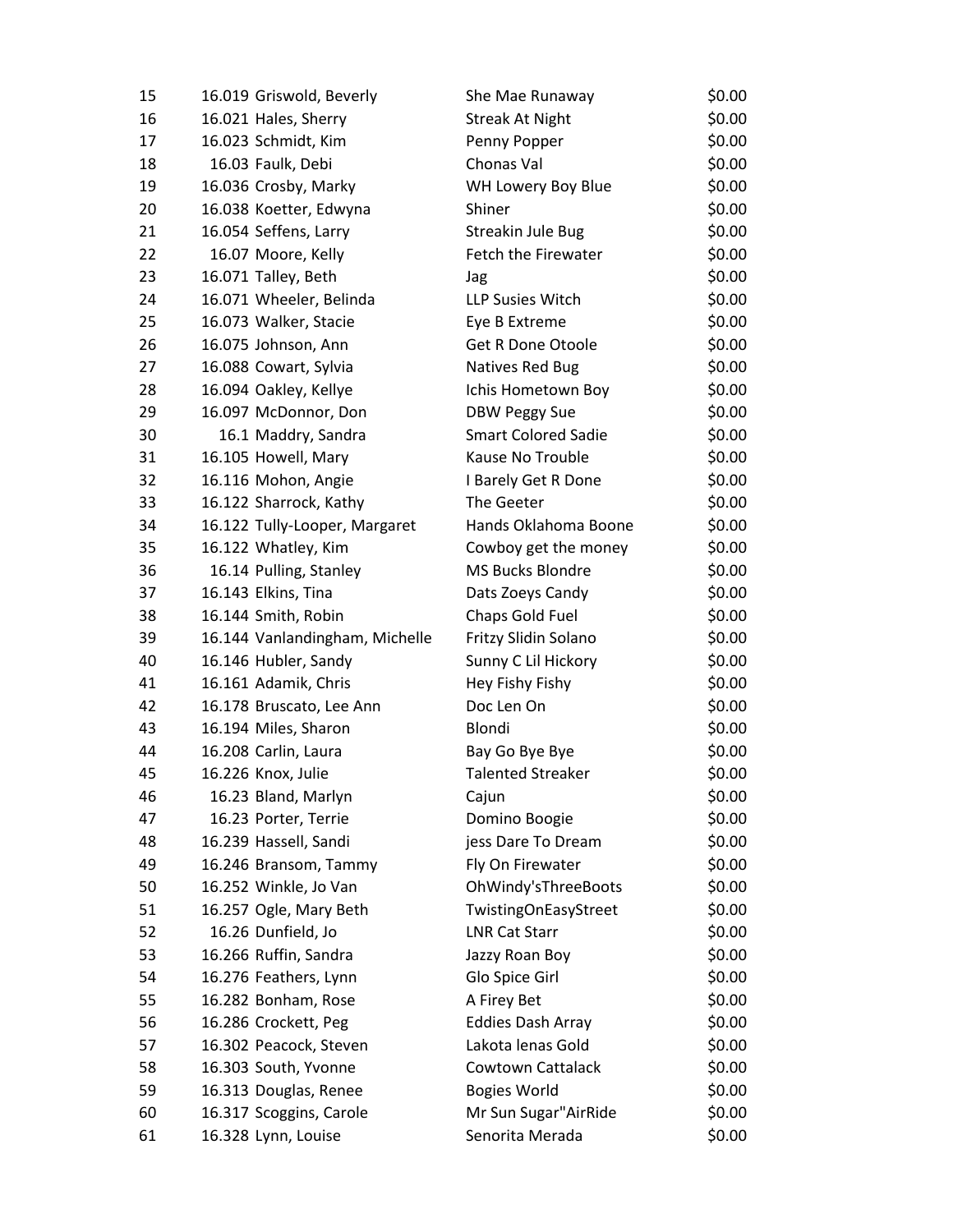| 62             | 16.329 Herring, Patty           | McDreamieJet               | \$0.00   |
|----------------|---------------------------------|----------------------------|----------|
| 63             | 16.334 Kobza, Vernetta          | Tangonrightpastya          | \$0.00   |
| 64             | 16.338 Boyd, Sonya              | <b>SGB Cee N Boogers</b>   | \$0.00   |
| 65             | 16.34 Ruffin, Sandra            | Real Easy Drift            | \$0.00   |
| 66             | 16.357 Bonnema, Kasey           | <b>Matts King Bug</b>      | \$0.00   |
| 67             | 16.365 Britt, Karen             | Stinger                    | \$0.00   |
| 68             | 16.387 Oeder, Dale              | Mr. Flit To Kill           | \$0.00   |
| 69             | 16.392 Cole, Linda              | Bugs In My Meter           | \$0.00   |
| 70             | 16.396 Winstead, Kim            | <b>Bogies French Lover</b> | \$0.00   |
| 71             | 16.412 Jarrett, Josie (JoEllen) | <b>Chicks Chex</b>         | \$0.00   |
| 72             | 16.429 Marshall, Patti          | Lucky's Nifty Tivio        | \$0.00   |
| 73             | 16.43 Schler, Lana              | Fell Off My Wagon          | \$0.00   |
| 74             | 16.451 Bramlett, Lea Ann        | American flag              | \$0.00   |
| 75             | 16.452 Bouldin, Jackie          | GagesIndian                | \$0.00   |
| 1              | 16.464 McCormick, Pamela        | Oakies Cat                 | \$530.00 |
| $\overline{2}$ | 16.485 Sharp, Gwen              | Merlot                     | \$455.00 |
| 3              | 16.51 Pritchett, Tiffany        | Gunner Lil                 | \$379.00 |
| 4              | 16.518 Turner, Kimber           | Stewie Dis Mofo            | \$303.00 |
| 5              | 16.539 Higdon, Patti Jo         | PJH Natives Junebug        | \$227.00 |
| 6              | 16.54 Cheatwood, Patricia       | Frenchy                    | \$177.00 |
| $\overline{7}$ | 16.541 Tessmann, Vickie         | Chesters Full Of It        | \$152.00 |
| 8              | 16.555 Ramage, Jennine          | Ole Mans Decker Jet        | \$126.00 |
| 9              | 16.561 McGrew, Vicki            | <b>Haters Gonna Hate</b>   | \$101.00 |
| 10             | 16.605 Nale, Pamela             | Miss Poco Luna             | \$76.00  |
| 11             | 16.636 Tipton, Kathy            | Apache Joe Brown           | \$0.00   |
| 12             | 16.674 Mason, Sherri            | <b>KT Monte Walsh</b>      | \$0.00   |
| 13             | 16.686 McDonald, Sharon         | WatchMPeppysanDoc          | \$0.00   |
| 14             | 16.69 Kaul, Lisa                | Ths Magic Mike             | \$0.00   |
| 15             | 16.705 Hybner, Terri            | Driftwood Lady Dee         | \$0.00   |
| 16             | 16.719 Higgins, Deb             | Ghost                      | \$0.00   |
| 17             | 16.725 Donnel, Lynnola          | My Easy Epic "Easy"        | \$0.00   |
| 18             | 16.728 Davis, Wanda             | CD Bama Gold               | \$0.00   |
| 19             | 16.745 Arnold, Betsy            | TopFlamonFirewater         | \$0.00   |
| 20             | 16.75 ODELL, JAMEY              | ELY SPECIAL MARTHA         | \$0.00   |
| 21             | 16.751 Jones, Kelly             | FrecklesFamusFrenchm       | \$0.00   |
| 22             | 16.753 Oeder, Dale              | <b>MyMoneysOnBully</b>     | \$0.00   |
| 23             | 16.767 Burgess, Sherrel         | Boomer T. Fellers          | \$0.00   |
| 24             | 16.816 Ziegler, Cheryl          | TS Lena Kat Shadow         | \$0.00   |
| 25             | 16.821 Cagle, Robin             | Hidalgo Honor              | \$0.00   |
| 26             | 16.822 Williams, Charlene       | Brandy-N-Flit              | \$0.00   |
| 27             | 16.865 Lumley, Jody             | Royalcolours               | \$0.00   |
| 28             | 16.901 Tucker, Dee              | Pure Royal Corkscrew       | \$0.00   |
| 29             | 16.922 West, Judy               | Smart Hickory Gun          | \$0.00   |
| 30             | 16.929 Cross, Valerie           | <b>Shadows Tiny Guy</b>    | \$0.00   |
| 31             | 16.937 Dumbaugh, Elizabeth      | IndianSpringHustler        | \$0.00   |
| 32             | 16.941 Connor, Miriam           | Famous He Is               | \$0.00   |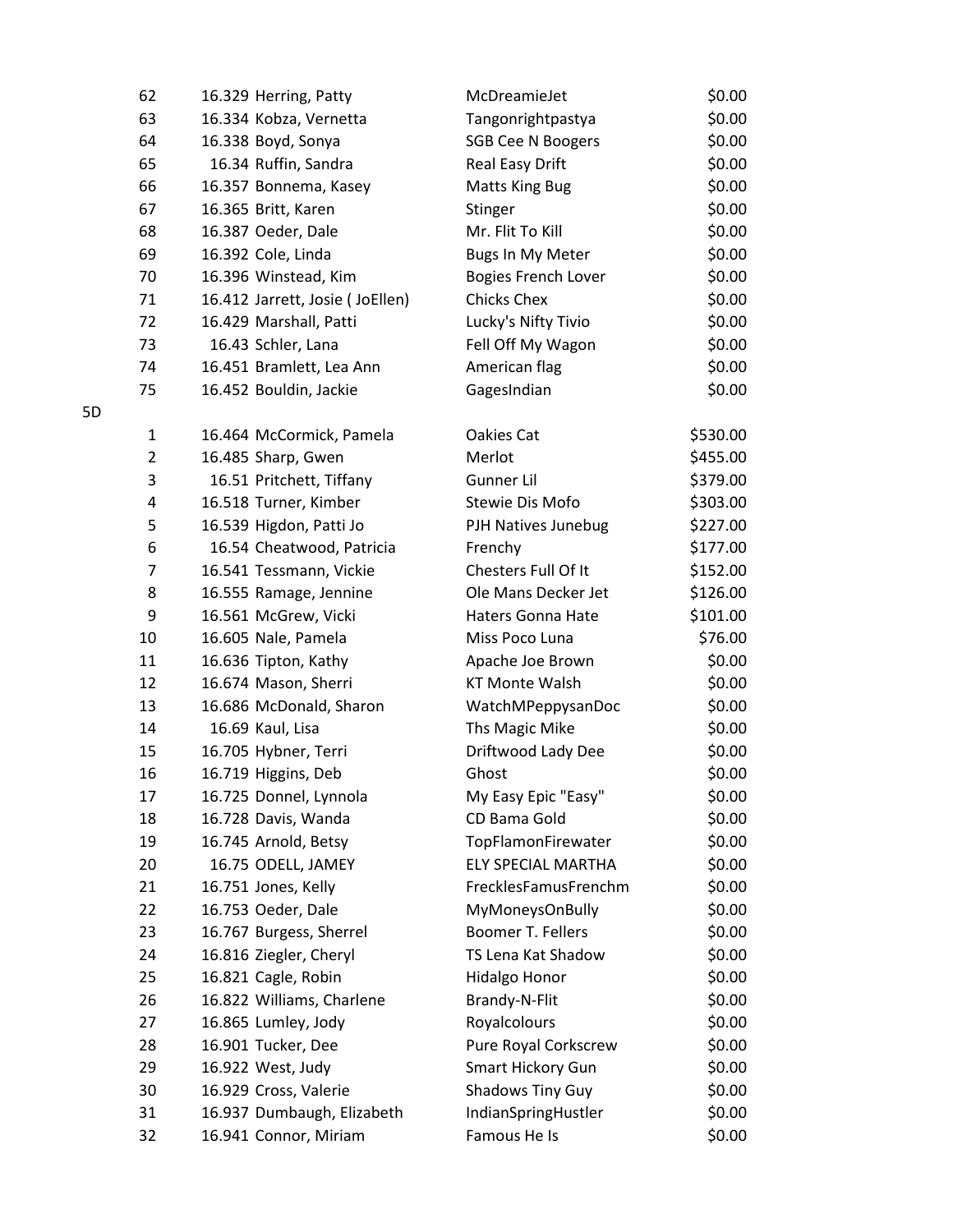| 33 | 16.941 Parsons, Shawn           | Going Ta Be Famous          | \$0.00 |
|----|---------------------------------|-----------------------------|--------|
| 34 | 16.944 Hunter-Brown, Susan      | <b>Bud</b>                  | \$0.00 |
| 35 | 16.953 Andrus, Alice            | <b>HK Dutchmans Sue</b>     | \$0.00 |
| 36 | 16.953 Whiteley, Brenda         | Jes Slinky                  | \$0.00 |
| 37 | 16.974 Slack, Sue               | Matt Oakie King             | \$0.00 |
| 38 | 16.993 Staggs, Michelle         | Doc Dustys Honor            | \$0.00 |
| 39 | 17.024 Wright, Julie            | A Royal Tee Too             | \$0.00 |
| 40 | 17.042 Snelson, Ruby            | Diva Advantage              | \$0.00 |
| 41 | 17.076 Geraldon, Kathy          | Blondie                     | \$0.00 |
| 42 | 17.092 Staggs, Michelle         | Smokin Lit Shine            | \$0.00 |
| 43 | 17.123 Parsons, Shawn           | JVPRedneckWoman             | \$0.00 |
| 44 | 17.123 Taylor, Jena             | LLE Smoking Hot             | \$0.00 |
| 45 | 17.167 Britt, Karen             | F Five Vilonia Girl         | \$0.00 |
| 46 | 17.212 Martin, Pam              | Desperite Angel             | \$0.00 |
| 47 | 17.228 Tatkowski, Deb           | She Walks With Fire         | \$0.00 |
| 48 | 17.234 Egloff, Becky            | <b>Flaming Hot Check</b>    | \$0.00 |
| 49 | 17.282 Turner, Kimber           | <b>Tuff Little Bluesbar</b> | \$0.00 |
| 50 | 17.313 Whiteside, Andrea        | LB                          | \$0.00 |
| 51 | 17.329 Moore, Eileen            | <b>TMW Gitty Girl</b>       | \$0.00 |
| 52 | 17.443 Hammett, Amy             | Dashingbyalibi              | \$0.00 |
| 53 | 17.457 Peacock, Ellen           | going to smoe ya            | \$0.00 |
| 54 | 17.469 Jarrett, Josie (JoEllen) | <b>Purely Awesome FF</b>    | \$0.00 |
| 55 | 17.52 Applebee, Brenda          | <b>Expressive Lucky Bug</b> | \$0.00 |
| 56 | 17.529 Norris, Johnette         | Boot The Coyote             | \$0.00 |
| 57 | 17.618 Cross, John              | Wanna BA Rebel              | \$0.00 |
| 58 | 17.622 Strickland, Lynn         | Lucille                     | \$0.00 |
| 59 | 17.625 Newcombe, Cheryl         | Docs Cocoa Revenge          | \$0.00 |
| 60 | 17.877 Slater, Valorie          | FionaGotABurnNotice         | \$0.00 |
| 61 | 17.884 Moore, Lisa              | Watch Me Flion              | \$0.00 |
| 62 | 17.913 Osborne, Janelle         | VR FrenchCoverModel         | \$0.00 |
| 63 | 17.993 Whiteley, Brenda         | Cisco                       | \$0.00 |
| 64 | 18.308 Middleton, Christine     | Cee Mr Hollywood            | \$0.00 |
| 65 | 18.329 Greenlees, Tonia         | Pepto Targer                | \$0.00 |
| 66 | 18.392 Davis, Kathleen          | <b>Fuels Parkin Butch</b>   | \$0.00 |
| 67 | 18.466 Markus, Sissy            | <b>Eldon Barely Dunit</b>   | \$0.00 |
| 68 | 18.899 Vanornum, Jan            | Sks Captain Caliche         | \$0.00 |
| 69 | 19.141 Kilcrease, Lisa          | Miss Dashing Zana           | \$0.00 |
| 70 | 19.859 Knotts, Terrie           | Chasin Rubys Honor          | \$0.00 |
| 71 | 19.975 Cotten, Cynthia          | Cowgirl Cutter              | \$0.00 |
| 72 | 20.179 McCallumn, Sharon        | SJ Will Dash                | \$0.00 |
| 73 | 20.776 Tucker, Dee              | Cory's Cartel               | \$0.00 |
| 74 | 23.432 BOLLING, RENEA           | DASH TA CHECOTAH            | \$0.00 |
| 75 | 23.462 White, Sonja             | Glass Two Eyed Jack         | \$0.00 |
| 76 | 24.605 Morgan, Joan             | <b>Starlight Remedy</b>     | \$0.00 |
| 77 | 25.701 Vogel, Terry             | <b>Super Frosted Bug</b>    | \$0.00 |
| 78 | 26.915 Slater, Kristine         | Fire Him Up                 | \$0.00 |
| 79 | 30.951 Egloff, Becky            | Charging Past Y'all         | \$0.00 |